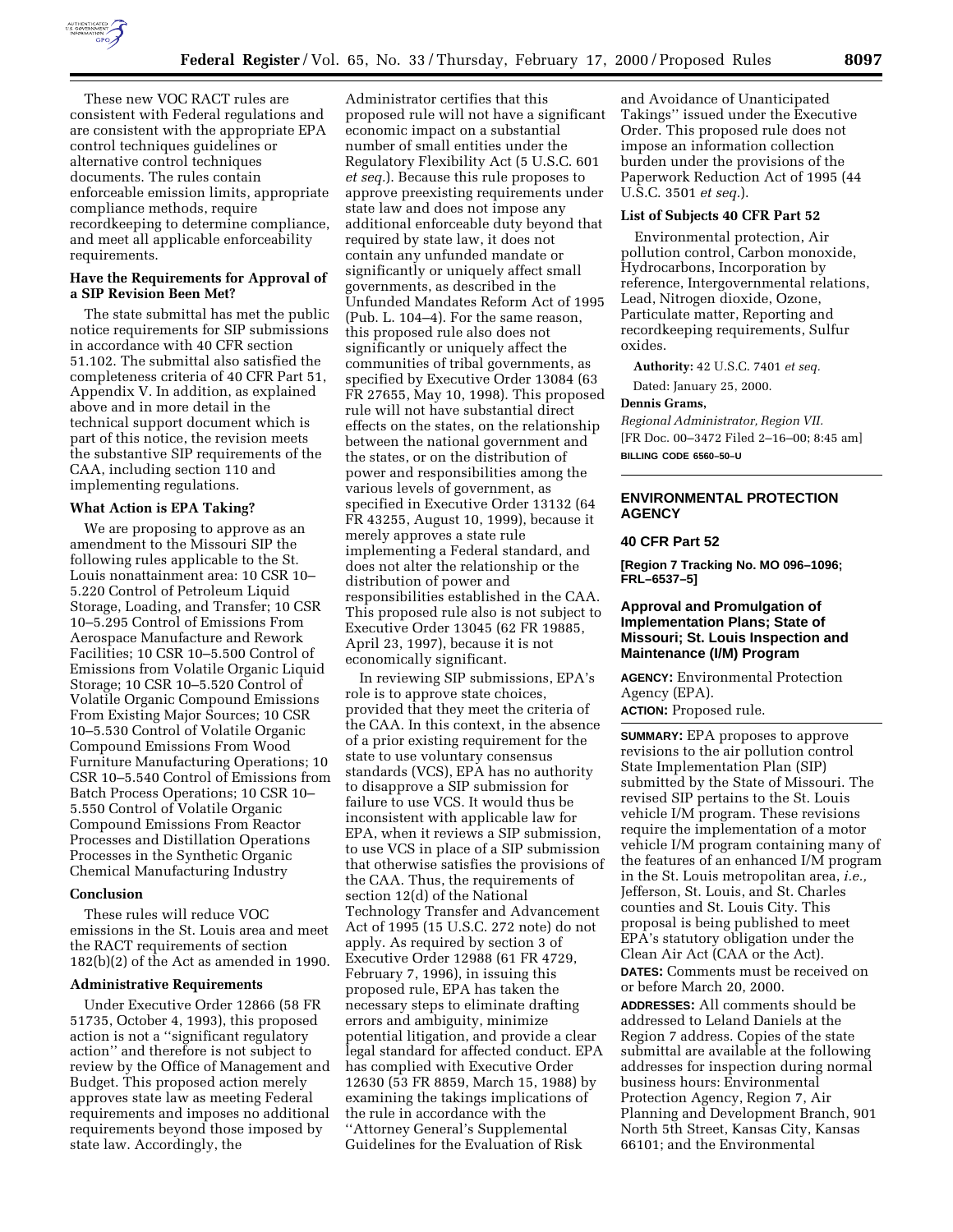Protection Agency, Air and Radiation Docket and Information Center, Air Docket (6102), 401 M Street, SW, Washington, DC 20460.

**FOR FURTHER INFORMATION CONTACT:** Lee Daniels at (913) 551–7651.

#### **SUPPLEMENTARY INFORMATION:**

### **I. What Is the Statutory Requirement?**

The CAA, as amended in 1990, requires that certain ozone nonattainment areas adopt either ''basic'' or ''enhanced'' I/M programs, depending on the severity of the problem and the population of the area. An I/M program is a way to check whether the emission control system on a vehicle is working correctly and to repair those that are not. All new passenger cars and trucks sold in the United States must meet stringent pollution standards, but they can only retain this low pollution profile if the emission controls and the engine are functioning properly. I/M is designed to ensure that vehicles stay clean in actual customer use. Through periodic vehicle checks and required repairs for vehicles which fail the test, I/M encourages proper vehicle maintenance and discourages tampering with emission control devices.

Since the CAA's inception in 1970, Congress has directed EPA to set national ambient air quality standards for common air pollutants, one of which includes ozone. Under the CAA, these standards must be set at levels that protect public health and welfare with an adequate margin of safety and without consideration of cost. These standards provide information to the American people about whether the air in their community is healthful. Also, the standards present state and local governments with the targets they must meet to achieve clean air.

Moderate ozone nonattainment areas, *e.g.,* St. Louis, fall under the ''basic'' I/ M requirements. However, moderate areas such as St. Louis have the option of implementing an enhanced I/M program. The State of Missouri chose to implement an I/M program containing most of the features of an ''enhanced'' program in St. Louis as part of its overall plan for achieving emission reductions to attain the 1-hour ozone standard.

#### **II. What Are the I/M Requirements?**

Missouri has developed its I/M program not only to meet the requirements of section 182(b)(4) of the CAA but also to meet the reasonable further progress requirements of section 182. Section 182(b)(1) of the CAA requires states with nonattainment areas classified as moderate and above for ozone to develop a plan to reduce areawide volatile organic compound (VOC) emissions from a 1990 baseline by 15 percent. However, the Act prohibits credit toward the 15 percent reduction for correcting deficiencies in previously established basic I/M programs. Missouri decided to pursue an I/M program containing most of the features of an enhanced program to help the state meet the 15 percent plan requirements.

Section 182(a)(2)(B) of the Act directed EPA to publish updated guidance for state I/M programs, taking into consideration findings of EPA's audits and investigations of these programs. Based on these requirements, EPA promulgated I/M regulations on November 5, 1992 (57 FR 52950), and has promulgated subsequent amendments, codified in 40 Code of Federal Regulations (CFR) Part 51, Subpart S.

The Federal I/M rule establishes minimum performance standards for basic and enhanced I/M programs. The I/M regulations include the following: network type and program evaluation; adequate tools and resources; test frequency and convenience; vehicle coverage; test procedures and standards; test equipment; quality control; waivers and compliance via diagnostic inspection; motorist compliance enforcement; motorist compliance enforcement program oversight; quality assurance; enforcement against contractors, stations, and inspectors; data collection; data analysis and reporting; inspector training and licensing or certification; public information and consumer protection; improving repair effectiveness; compliance with recall notices; and onroad testing.

The performance standard for basic I/ M programs remains the same as it has been since the initial I/M policy was established in 1978, pursuant to the 1977 CAA Amendments.

Although Missouri has submitted an I/M program containing most of the features of an enhanced program, EPA is proposing to act on the submittal with regard to compliance with the basic I/ M requirements in section 182(b)(4) and 40 CFR Part 51, Subpart S, because those are the I/M requirements applicable to St. Louis. However, because the state has chosen to adopt an I/M program containing many features of an enhanced program so that additional emission reductions can be achieved and credit claimed as part of the 15% Rate-Of-Progress Plan and attainment demonstration, EPA's review also includes an analysis of the

submission as it relates to requirements for enhanced I/M.

#### **III. What Is the Background on Missouri's Program?**

On January 1, 1984, the State of Missouri implemented a basic motor vehicle I/M program in the St. Louis metropolitan area. The St. Louis program is currently decentralized and is jointly administered by the Missouri State Highway Patrol (MSHP) and the Missouri Department of Natural Resources (MDNR).

EPA first audited the St. Louis, Missouri, I/M program in 1985. The audit found that the St. Louis I/M program experienced a significant shortfall in achieving the minimum required VOC emission reductions necessary for an acceptable basic I/M program. As a follow-up to the 1985 audit, EPA conducted a second audit of the St. Louis I/M program in 1987. The follow-up audit showed that the state had not made sufficient progress toward improving the program. Based on the continued low failure rate, unrepresentative reporting on the tampering rate, and an excessive waiver rate, the I/M program again failed to achieve a level of emission reduction consistent with the minimum emission reduction requirement (MERR).

Because the St. Louis I/M program did not meet the MERR, EPA requested the state to submit a corrective action plan (CAP) to correct the St. Louis I/M program deficiencies. As part of the CAP, Missouri implemented computerized BAR–90 (Bureau of Automotive Repair) type analyzers on December 1, 1990.

EPA conducted an audit of the revised program during the week of August 24– 28, 1992. Despite improvements following EPA's two previous audits, the St. Louis I/M program still had not shown a level of VOC emission reductions consistent with the MERR for a basic program. The I/M program is an important strategy toward achieving healthful air quality in St. Louis. To maximize progress toward that goal, the State of Missouri and EPA believed the most effective approach would be to implement a centralized, test-only program that includes high-tech testing.

As discussed in EPA's I/M rule, states such as Missouri are required to submit a SIP, including a schedule, analysis, description, legal authority, and adequate evidence of funding and resources for program implementation discussed in 40 CFR 51.372 (a)(1)–(a)(8). The SIP must correct deficiencies in the preexisting program.

In a letter dated November 10, 1999, to Dennis Grams, Regional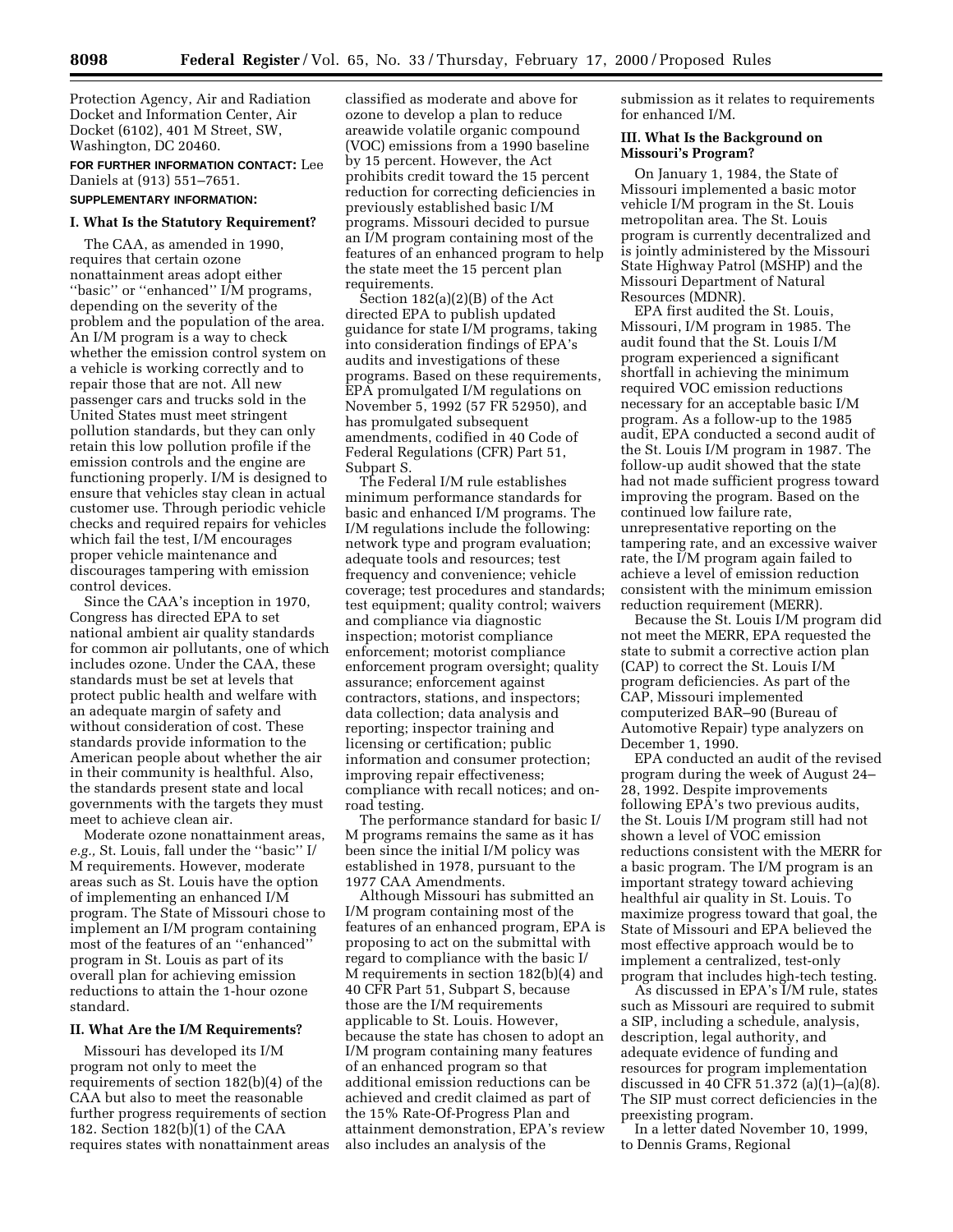Administrator, Stephen Mahfood, MDNR Director, submitted a revised I/ M program as an amendment to the SIP. This submittal revises the program which Missouri submitted in 1997, and which EPA proposed to conditionally approve in February 1999 (64 FR 9460, February 26, 1999). The submittal included the SIP revision and a number of attachments including the adopted state statute and regulation, the signed I/M contract, a Memorandum of Understanding with the MSHP, an interagency agreement with the Missouri Department of Revenue (MDOR),the I/M budget, modeling input and output files, sample calculations, a table showing the number of vehicles in the I/M program, procedures and specifications, a list of zip codes for the I/M program, the public education program, and an example of the MDOR contract with fee offices. As explained in more detail below, EPA is proposing action on the November 1999 submission.

#### **IV. What Are the Regulatory Requirements and How Does the State's Plan Meet Those Requirements?**

As discussed above, sections 182(b)(4), 182(c)(3), 184(b)(1)(A), 187(a)(6), and 187(b)(1) of the Act require that states adopt and implement regulations for a basic or an enhanced I/M program in certain areas. The following sections of this document summarize the requirements of the Federal I/M regulations and address whether the elements of the state's submittal comply with the Federal rule. The specific requirements for I/M plan submissions are in 40 CFR Part 51, Subpart S, and a list of required SIP elements are in 40 CFR 51.372. For a more detailed discussion of EPA's analysis, the reader should consult the technical support document (TSD) which can be obtained by contacting the EPA Regional Office noted above. EPA's decision for approval is based solely on the state's ability to meet the I/M requirements for a basic program.

# *Applicability—40 CFR 51.350—Part A and B of the SIP*

As required in the I/M rule, any area classified as moderate ozone nonattainment and not required to implement an enhanced I/M program shall implement a basic I/M program in any 1990 census-defined, urbanized area within the nonattainment area with a population of 200,000 or more.

The legal authority for the I/M program is contained in the Missouri Revised Statutes, Sections 643.300– 643.355 and implementing regulations in Missouri rule 10 CSR 10–5.380. The

statute defines the boundaries for the I/ M program which include three counties in Missouri (Jefferson, St. Charles, and St. Louis) and St. Louis City.

The state's submittal contains legal authority and regulations necessary to establish the program boundaries for the areas required by EPA's rule to be included in a basic IM program. Thus, this portion of the SIP is approvable. Missouri's program boundaries are also adequate to meet EPA's enhanced I/M program requirements.

In addition, RSMo Section 307.366 provides authority for the state to implement a basic I/M program in Franklin County. The statute was amended during 1999 in Senate Bill 019 to give the residents of Franklin County the option of annual or biennial emission inspection cycle. The Missouri rule 11 CSR 50–2 has not been amended at this time.

The state intends to extend the program to Franklin County and submit appropriate revisions to EPA.

### *I/M Performance Standard—40 CFR 51.351 and 51.352—Part C of the SIP*

Section 51.351 contains the performance standard for enhanced I/M programs, and 40 CFR 51.352 contains the performance standard for basic I/M programs. In accord with the Federal I/ M rule, Missouri's I/M program is designed to meet or exceed the minimum basic performance standard, which is expressed as emission levels in areawide average grams per mile (gpm), for certain pollutants. The performance standards are established using local characteristics, such as vehicle mix and local fuel controls, and the following model I/M program parameters: network type, start date, test frequency, model year coverage, vehicle type coverage, exhaust emission test type, emission standards, emission control device inspections, evaporative system function checks (for the enhanced programs I/M performance standard), stringency, waiver rate, compliance rate, and evaluation date. The emission levels achieved by the state's program design are calculated using EPA's most current mobile source emission factor model (MOBILE5b) at the time of submittal. The program meets the high enhanced performance standard for VOCs and NOx for the applicable milestone dates. Therefore, this portion of the SIP meets the performance standard for an high enhanced I/M program which exceeds the requirements for a basic program and is approvable.

# *Network Type and Program Evaluation—40 CFR 51.353—Part D of the SIP*

Basic I/M programs can be centralized, decentralized, or a hybrid at the state's discretion. Missouri has the legal authority for and a contract in place to implement and operate a centralized, test-only network that meets the Federal requirements. By state statute, RSMo Section 643.310, no one operating or employed by an emission inspection station shall repair, diagnose, or maintain motor vehicle emission systems or pollution control devices for compensation of any kind. This portion of the SIP meets the Federal requirements relating to the network type.

A state program is required to demonstrate that it achieves the same emission reductions as the model program described in the Federal rule (40 CFR 51.353) and submit a report every two years starting two years after the initial start date. The SIP shows the random evaluation program will monitor 0.1 percent of 1971 and later model year vehicles. The results will be incorporated into an annual report. The first report will be submitted to EPA two years after the start date and subsequent reports submitted annually by January 1. Therefore, the SIP is approvable with regard to the program evaluation requirements.

# *Adequate Tools and Resources—40 CFR 51.354—Part E of the SIP*

The Federal regulation requires Missouri to provide a description of the resources to be used in the program. The state must provide a detailed budget plan that describes the source of funds for personnel, program administration, program enforcement, and purchase of equipment. In addition, the SIP must include public education and assistance and funding for other necessary functions.

The SIP includes a detailed budget plan that describes the source of funds for personnel, program administration, program enforcement, and purchase of equipment. The SIP also details the number of personnel dedicated to the quality assurance program, data analysis, program administration, enforcement, public education and assistance, and other necessary functions. The SIP meets the Federal requirements for evidence of adequate tools and resources under 40 CFR 51.372 and 51.354.

# *Test Frequency and Convenience—40 CFR 51.355—Part F of the SIP*

The I/M performance standard assumes an annual test frequency;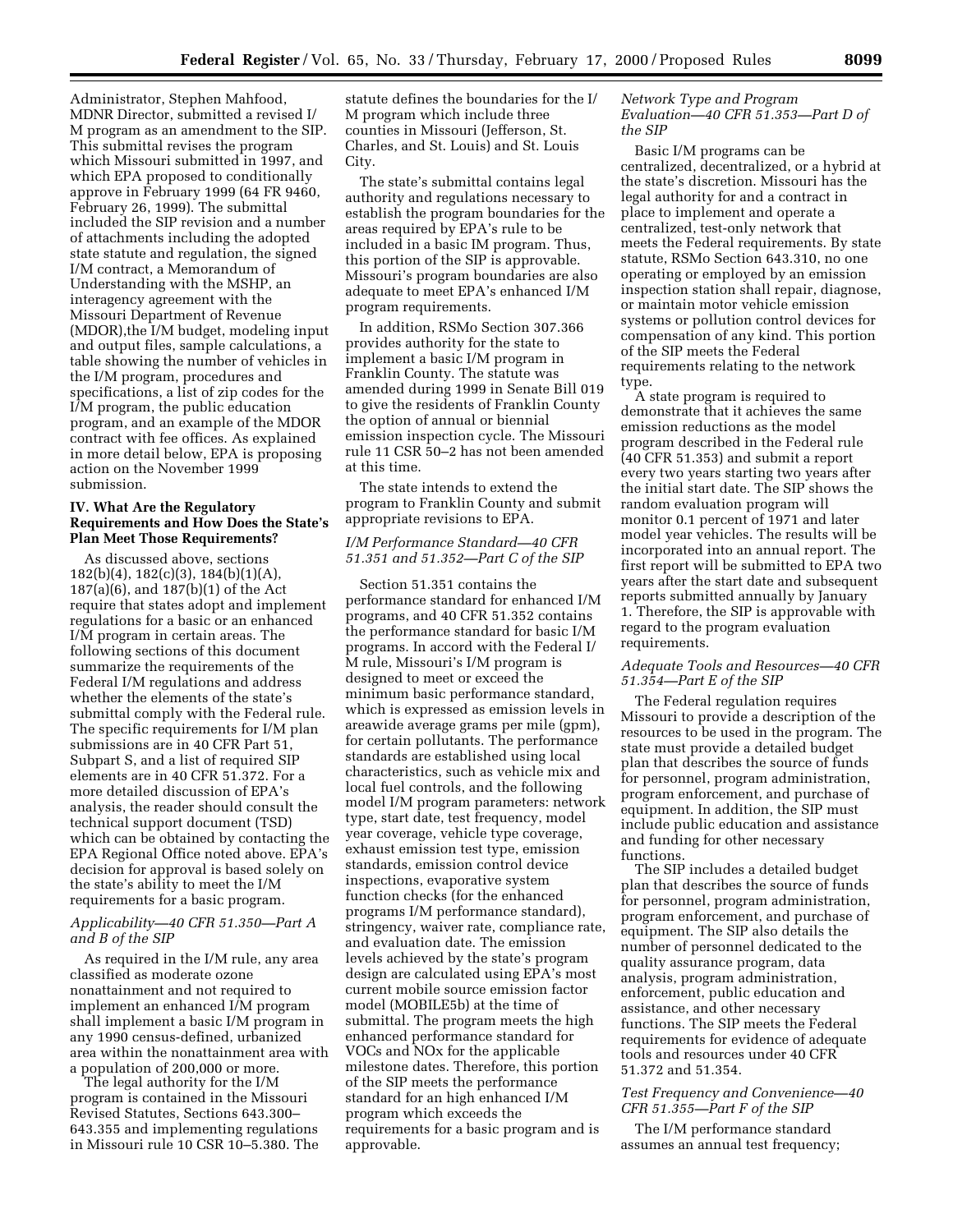however, other schedules may be approved if the performance standard is achieved. The Missouri legislation provides the legal authority to implement the biennial program. Missouri's I/M regulation provides for a biennial test frequency and provides for enforcement of the biennial test frequency. The Missouri submittal meets the performance standard. This portion of the SIP meets the Federal requirements.

Although not required for a basic program, enhanced I/M programs shall be designed in such a way as to provide convenient service to motorists required to get their vehicles tested. To meet the enhanced requirements, the state must show that the network of stations is sufficient to ensure short waiting times, short driving distances, and regular testing hours. The state has ensured consumer convenience by both state law, rule and contract provisions regarding station location, accessibility, and operation; equipment availability and reliability; and wait time penalties. Therefore, this portion of the SIP meets the test frequency and convenience requirements for an enhanced I/M program which exceed the requirements for a basic program.

# *Vehicle Coverage—40 CFR 51.356—Part G of the SIP*

The performance standards for enhanced I/M programs assume coverage of all 1968 and later model year light-duty vehicles and light-duty trucks (LDT) up to 8500 pounds gross vehicle weight rating and includes vehicles operating on all fuel types. The standard for basic I/M programs does not include LDTs. Other levels of coverage may be approved if the necessary emission reductions are achieved. Missouri's submittal includes: legal authority necessary to implement and enforce program with respect to vehicles required to be covered in a basic and an enhanced program; a detailed description of the number and types of vehicles to be covered by the program; a plan for how those vehicles are identified, including vehicles that are routinely operated in the area but may not be registered in the area; a description of any special exemptions.

In addition, the I/M rule and the implementing contract provide for an alternative to the emissions inspection for up to 40 percent of the motor vehicles. This provision includes the statutory exemption for the most recent two model year vehicles. Other vehicles that are checked and pass a remotesensing, clean-screening test twice during a year do not have to have the emission inspection. To reach the 40

percent goal, additional remote-sensing, clean-screening testing, additional model year exemption, or the use of vehicle profiling may be used.

Missouri is authorized in its enabling legislation to impose fleet-testing requirements. Fleet testing will be conducted at official test-only stations. The state's plan for testing fleet vehicles is acceptable and meets the requirements of the Federal I/M regulation. EPA is in the process of revising the regulatory requirements applicable to federal fleets. After EPA revises its rule, the state may need to revise its SIP to reflect the Federal revisions.

This level of coverage is approvable as it meets the requirements for an enhanced I/M program which exceed the requirements for a basic program. In addition, Missouri has legal authority to implement fleet-testing requirements and to implement requirements for special exemptions. Therefore, this portion of the SIP is approvable as it meets the requirements for a basic and an enhanced I/M program.

### *Test Procedures and Standards—40 CFR 51.357—Part H of the SIP*

The Federal rule requires Missouri to have written test procedures and pass/ fail standards to be established and followed for each model year and vehicle type included in the program. Test procedures and standards are detailed in 40 CFR 51.357 and in the EPA document entitled ''IM 240 & Evap Technical Guidance,'' EPA–AA–RSPD– IM–98–1, dated August 1998.

The state's I/M regulation, Missouri rule 10 CSR 10–5.380, includes a description of the test procedures for a transient, idle, evaporative system purge; evaporative system pressure testing; on-board diagnostic (OBD) checks, and for a visual emission control device inspection. The checks of the OBD system will begin no later than January 1, 2001. These test procedures conform to EPA-approved test procedures and are approvable. The state I/M regulation establishes pass/fail exhaust standards (hydrocarbons, carbon monoxide, carbon dioxide, and oxides of nitrogen) and test procedures for each applicable model year and vehicle type. The exhaust standards adopted by the state conform to EPAestablished standards and are approvable. Initial exhaust standards will be in effect for the first two years and the final standards will start April 5, 2002. This portion of the SIP is approvable.

# *Test Equipment—40 CFR 51.358—Part I of the SIP*

As required by Federal rule, the state submittal contains the written technical specifications for all test equipment to be used in the program. The specifications require the use of computerized test systems. The specifications also include performance features and functional characteristics of the computerized test systems that meet the applicable Federal I/M regulations and are approvable. The SIP meets the requirements of this section.

### *Quality Control—40 CFR 51.359—Part J of the SIP*

The Federal rule requires that quality control measures shall insure that emission measurements equipment is calibrated and maintained properly, and that inspection, calibration records, and control charts are accurately created, recorded, and maintained. In accordance with these requirements, the state's I/M rule and contract address the quality control provisions by providing: quality control standards and criteria for all test equipment; procedures and specifications for the calibration and maintenance of all test equipment; procedures manual for station operations, lane operators, waiver inspector's and station manager's computer handbook, host computer manual, and station installation manual; recordkeeping requirements for equipment maintenance and calibration records, emissions test data, and vehicle repair records; document security measures for inspection result forms, emission inspection certificates of compliance, and emission inspection stickers; and maintenance of an audit trail.

This portion of the submittal complies with the quality control requirements set forth in the Federal I/M regulation and is approvable.

# *Waivers and Compliance via Diagnostic Inspection—40 CFR 51.360—Part K of the SIP*

The Federal I/M regulation allows for the issuance of a waiver, which is a form of compliance with the program requirements, that permits a motorist to comply without meeting the applicable test standards. For enhanced I/M programs, an expenditure of at least \$450 in repairs, adjusted annually to reflect the change in the Consumer Price Index (CPI) as compared with the CPI for 1989, is required to qualify for a waiver. For the basic program the minimum expenditure is \$75 for pre-1981 vehicles and \$200 for 1981 and newer vehicles.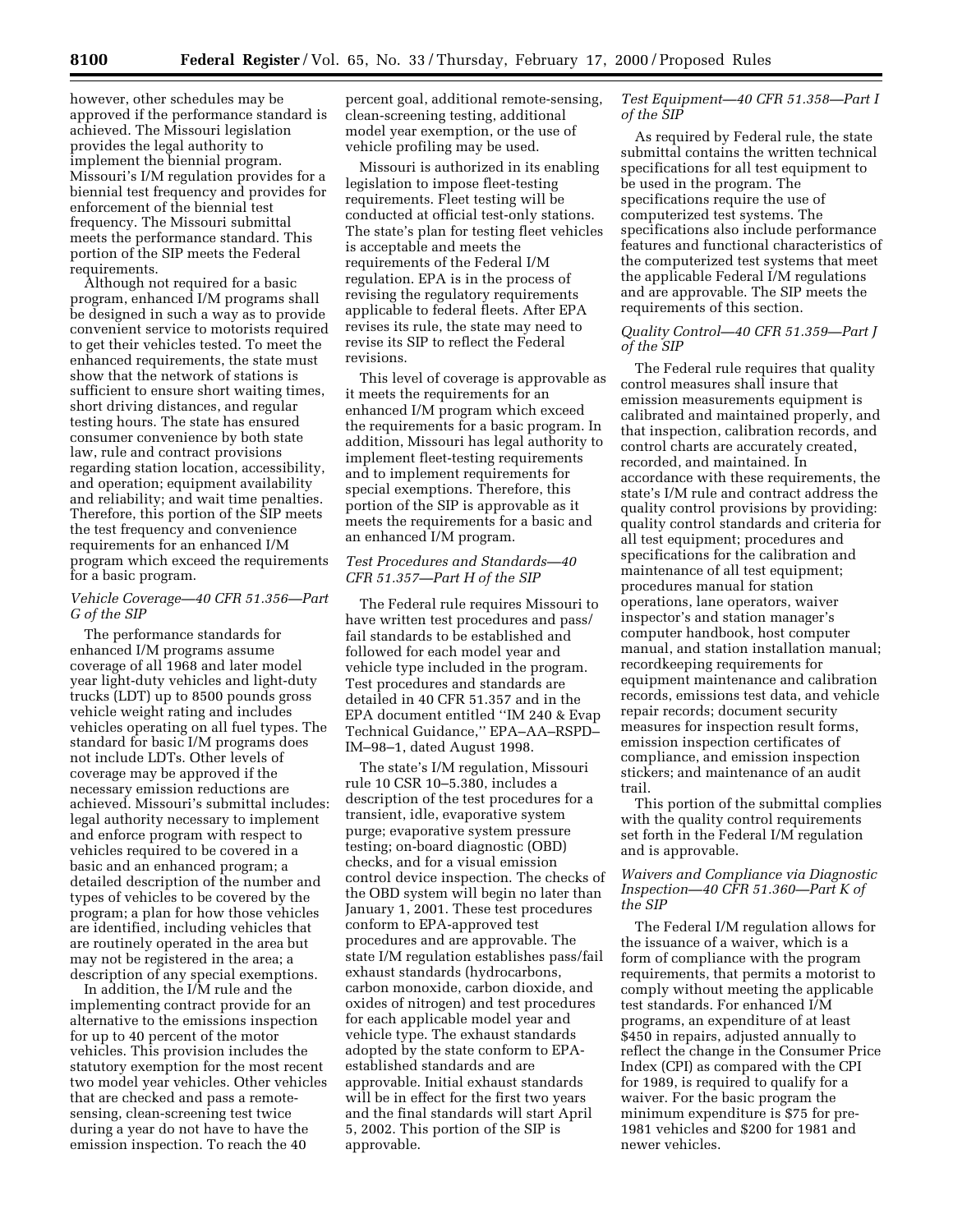As required, RSMo 643.335 provides legislative authority to issue waivers, set and adjust cost limits, and administer and enforce the waiver system. The Missouri legislation set a \$75 waiver cost limit for 1980 and older model year vehicles, a \$200 waiver cost limit for 1981 to 1996 model year vehicles, and \$450 waiver cost limits for 1997 and newer model year vehicles. The state statute allows these amounts to be adjusted for inflation after January 1, 2001, consistent with an enhanced I/M program. Waivers will be issued for vehicles that do not pass the emission inspection, provided the minimum dollar amount was spent for repairs. The repair record must show that the repair expenditures were not covered by either a recall or manufacturer warranty, and that parts costs and labor costs of recognized technicians total the minimum applicable amount for the model year of the vehicle. However, because Missouri is subject to the basic program requirements, it is only required to meet or exceed the basic I/ M requirements of a minimum of \$75 for pre-1981 vehicles and \$200 for 1981 and newer vehicles. The SIP meets this portion of the regulation and is acceptable.

#### *Motorist Compliance Enforcement—40 CFR 51.361—Part L of the SIP*

The Federal regulation requires that compliance will be ensured through the denial of motor vehicle registration in enhanced I/M programs unless an exception for use of an existing alternative is approved. A basic I/M area may use an alternative enforcement mechanism if it demonstrates that the alternative will be as effective as registration denial.

To register a vehicle subject to the I/ M requirements, the MDOR by rule, 12 CSR 10–23.170, requires an owner to present an original, current certificate of emissions inspection no older than 60 days. Thus, the enforcement method used is registration denial. The Missouri SIP commits to a compliance rate of 96 percent which was used in the performance standard modeling demonstration and is approvable. The submittal includes detailed information concerning the registration denial enforcement process, the identification of agencies responsible for performing each applicable activity, and a plan for testing fleet vehicles. Therefore, this portion of the SIP is approvable.

# *Motorist Compliance Enforcement Program Oversight—40 CFR 51.362— Part M of the SIP*

The Federal I/M regulation requires that the enforcement program shall be

audited regularly and shall follow effective program management practices, including adjustments to improve operation when necessary. The SIP shall include quality control and quality assurance procedures to be used to ensure the effective overall performance of the enforcement system. An information management system shall be established which will characterize, evaluate and enforce the program.

In accord with Federal regulation, Missouri's SIP includes regulations and descriptions of procedural manuals and supporting documents describing how the enforcement program oversight will be quality-controlled and qualityassured and includes the establishment of an information management system. Therefore, this portion of the SIP is approvable.

# *Quality Assurance—40 CFR 51.363— Part N of the SIP*

An ongoing quality assurance program must be implemented to discover, correct, and prevent fraud, waste, and abuse in the program. The program shall include covert and overt performance audits of the inspectors, audits of station and inspector records, equipment audits, and formal training of all state I/M enforcement officials and auditors.

The Missouri submittal includes a quality assurance program that includes quality control and quality assurance procedures describing methods for reviewing inspector records, performing equipment audits, and providing formal training to all state enforcement officials. Performance audits of inspectors and stations will consist of both covert and overt audits. Reports will be provided weekly, monthly, quarterly, and annually. In addition, an annual independent audit by a third party will be performed. The SIP meets the requirements of this section.

### *Enforcement Against Contractors, Stations, and Inspectors—40 CFR 51.364—Part O of the SIP*

The EPA regulation requires that enforcement against stations, contractors, and inspectors shall include swift, sure, effective, and consistent penalties for violation of program requirements. Implementation and operation of Missouri's centralized program is done by one contractor. Enforcement of violations performed by the contractor, station, or contractor employee is through provisions of the contract. The contract includes appropriate penalty provisions and includes recordkeeping and

enforcement procedures. The SIP meets the requirements of this section.

*Data Collection—40 CFR 51.365—Part P of the SIP*

Accurate data collection is essential to the management, evaluation, and enforcement of an I/M program. The Federal I/M regulation requires data to be gathered on each individual test conducted and on the results of the quality control checks of test equipment, as required under 40 CFR 51.359. The SIP provides a commitment to gather, maintain, summarize, and report all of the data requirements and has listed all the data which will be collected. The contract details the functions the contractor will fulfill and specifies the data to be collected and the record storage format. This test data and quality control will be maintained and summarized by MDNR. The SIP meets the requirements of this section.

# *Data Analysis and Reporting—40 CFR 51.366—Part Q of the SIP*

Data analysis and reporting are required to allow for monitoring and evaluating the program by the state and EPA. The Federal I/M regulation requires annual reports to be submitted which provide information and statistics and summarize activities performed for each of the following programs: testing, quality assurance, quality control, and enforcement. These reports are to be submitted by July and will provide statistics during January to December of the previous year. A biennial report will be submitted to EPA that addresses changes in program design, regulations, legal authority, program procedures, and any weaknesses in the program found during the two-year period and how these problems will be or were corrected.

The state has committed to meet all of the data analysis and reporting requirements of this section. The contract specifies the data analysis and reporting the contractor will fulfill. The state commits to submit the reports to EPA as required. The SIP meets the requirements of this section.

# *Inspector Training and Licensing or Certification—40 CFR 51.367—Part R of the SIP*

The Federal I/M regulation requires all inspectors to be formally trained and licensed or certified to perform inspections.

The SIP states that all inspectors are to receive formal training, lists the curricula, sets the minimum examination requirements and states that inspectors must be reexamined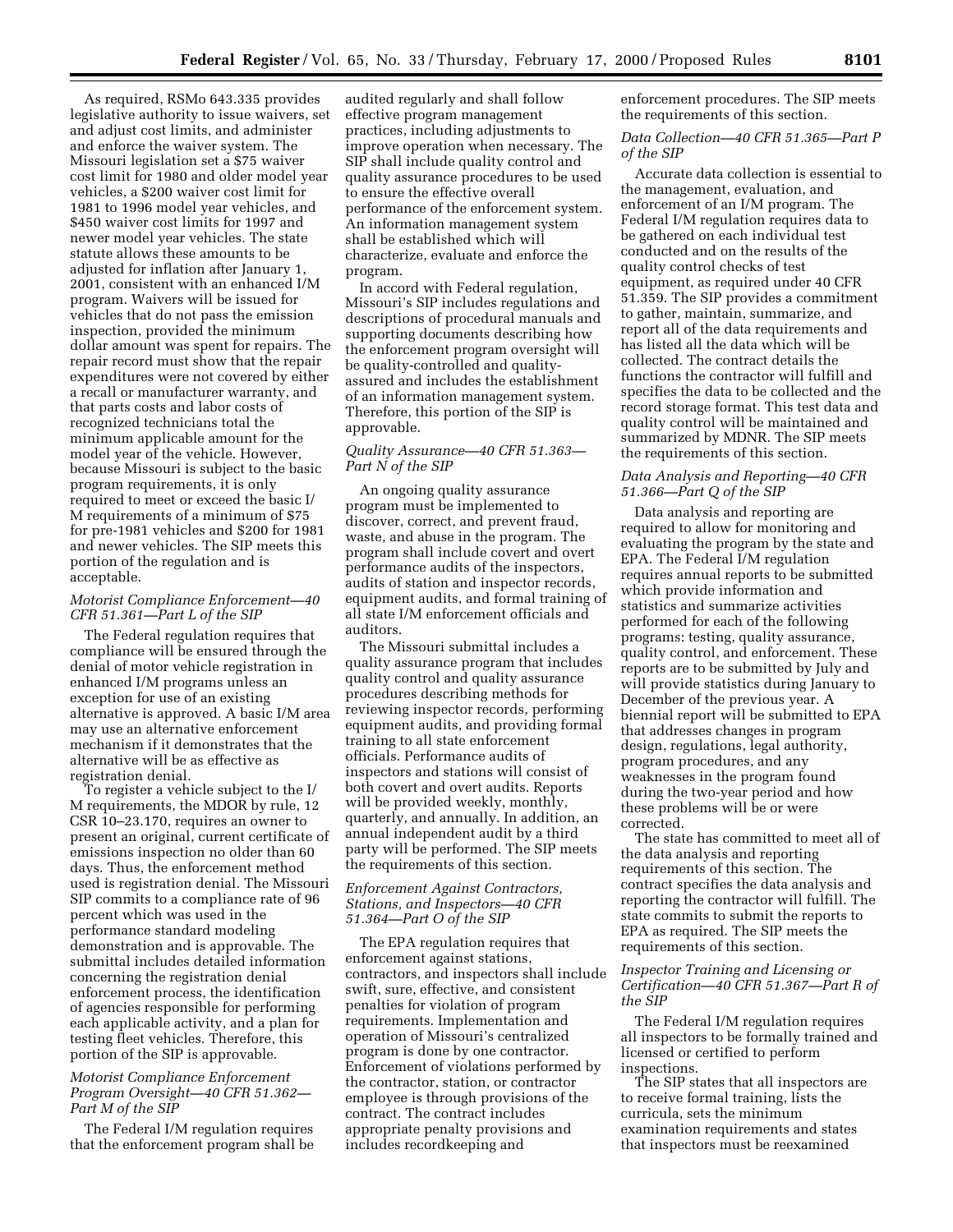every two years. The curricula and certification examinations will be approved by the state. The contractor will conduct the training and certification examination. The SIP meets the requirements of this section.

#### *Public Information and Consumer Protection—40 CFR 51.368—Part S of the SIP*

The Federal I/M regulation requires the SIP to include public information and consumer protection programs.

The state has committed to conduct public information and consumer protection programs. The contract specifies and lists the activities the contractor will perform to provide information to the public. It also specifies the minimum amount of funds to be spent during the life of the contract for public information. Both the state and the contractor will aid motorist to obtain warranty covered repairs whenever a vehicle fails a test. The state will also have a Quality Assurance Facility available to motorists so they can challenge the results of their inspection and report fraud and abuse by inspectors. The state has committed to following up and responding to complaints made by the motorist and the public.

A whistle blower protection component is included in the contract. In addition, state employees are protected from repercussions by a whistle blower statute, RSMo Section 105.055. These portions of the SIP submittal meet the requirements of this section.

# *Improving Repair Effectiveness—40 CFR 51.369—Part T of the SIP*

Effective repair work is the key to achieving program goals. The Federal regulation requires states to take steps to ensure that the capability exists in the repair industry to repair vehicles. The SIP must include a description of the technical assistance program; in enhanced areas, a description of the procedures and criteria to be used in meeting the performance monitoring requirements; and a description of the technician training resources available in the community.

Training is required for staterecognized repair technicians and will be provided by non-profit and for-profit schools as well as independent trainers. The state will review and approve courses and set criteria for course curricula and number of class hours. The contractor will provide a telephone information service line to help the repair industry identify and repair emission problems. The state will use a newsletter to provide information and

assistance related to the program and vehicle repair.

The motorist must present a completed repair data sheet prior to the vehicle being retested. The sheet will include information on the types of repairs performed, repair costs, and the name of the repair facility. This information together with the results from the retest will be used to evaluate the effectiveness of the repair industry. An annual report will be prepared by the contractor. These portions of the SIP submittal meet the requirements of this section.

# *Compliance with Recall Notices—40 CFR 51.370—Part U of the SIP*

The CAA and Federal regulation require states subject to the enhanced I/ M requirements to establish methods to ensure that vehicles that have been recalled for emission-related repairs do receive the repair prior to completing the emission test and/or renewing the vehicle registration.

The Missouri I/M regulation requires owners to comply with emission-related recalls before completing the emission test or renewing the vehicle registration. The contractor will maintain a database of vehicles that have been recalled and can identify them at the test station. Those that have obtained the needed repairs can complete the inspection. The submittal includes a commitment to submit an annual report to EPA that includes the information as required. Therefore, this portion of the SIP meets the requirements for an enhanced I/M program which exceed the requirements for a basic program.

# *On-Road Testing—40 CFR 51.371—Part V of the SIP*

On-road testing is required in enhanced I/M areas and is an option for basic areas. The on-road testing program shall provide information about the emission performance of in-use vehicles. The use of either remote sensing devices (RSD) or roadside pullovers where tailpipe emission testing is done can be used to meet the Federal regulations. The program must include on-road testing of 0.5 percent of the vehicles or 20,000 vehicles, whichever is less in the nonattainment area or the I/M program area. Motorists that have passed an emission test and are found to be high emitters as a result of an on-road test shall be required to pass another emission test.

Enabling authority to implement the on-road testing program and enforce offcycle inspection and repair requirements is contained in Missouri's legislation. The contractor will use RSD to test 0.5 percent of the vehicles in the

I/M program area. The contract contains a description of the program and methods of collecting, analyzing, and reporting data. The state plans to select test limits and perform on-road testing. The on-road testing requirements are optional for basic programs. Therefore, this is not relevant to EPA's proposed action with respect to the basic I/M requirement.

### *State Implementation Plan Submissions—40 CFR 51.372 and Part 51, Subpart F*

States such as Missouri are required to submit a SIP, including a schedule, analysis, description, legal authority, and adequate evidence of funding and resources for program implementation as discussed in EPA's I/M rule. The Federal regulation lists a number of elements that the submittal shall include such as the statutory authority and regulations, specifications and procedures, licensing or certification of station inspectors, date mandatory testing will begin, date full-stringency cutpoints will take effect, an analysis showing the performance standard is met, a description of the geographic coverage of the program, a discussion of the design elements including provisions for Federal facility compliance, and adequate funding. Although the state's submission was not made in the time frames called for in 40 CFR 51.372 (a schedule by November 15, 1992, and a complete program by November 15, 1993), the submittal has addressed the requirements of that section as described above. Missouri's efforts to develop the I/M program are described in more detail in the TSD. The lateness of this submittal does not effect the approvability of the program.

For the I/M rule, MDNR provided a 30-day public comment period and held a public hearing before the Missouri Air Conservation Commission (MACC) on September 23, 1999. The revision was adopted by the MACC on October 28, 1999, and became effective on December 30, 1999. MDNR followed all applicable administrative procedures in proposing and adopting the rule revisions.

In addition, MDNR complied with the requirements of 40 CFR Part 51, Appendix V, for SIP submittals. Missouri has met all the applicable requirements for a SIP revision.

On February 26, 1999, at 64 FR 9460, EPA proposed conditional approval of a prior submittal of Missouri's I/M SIP. As discussed above, Missouri submitted a revised final I/M SIP to EPA on November 12, 1999, which is the subject of today's action. The submission revises and replaces the submission on which EPA based its February 26, 1999,